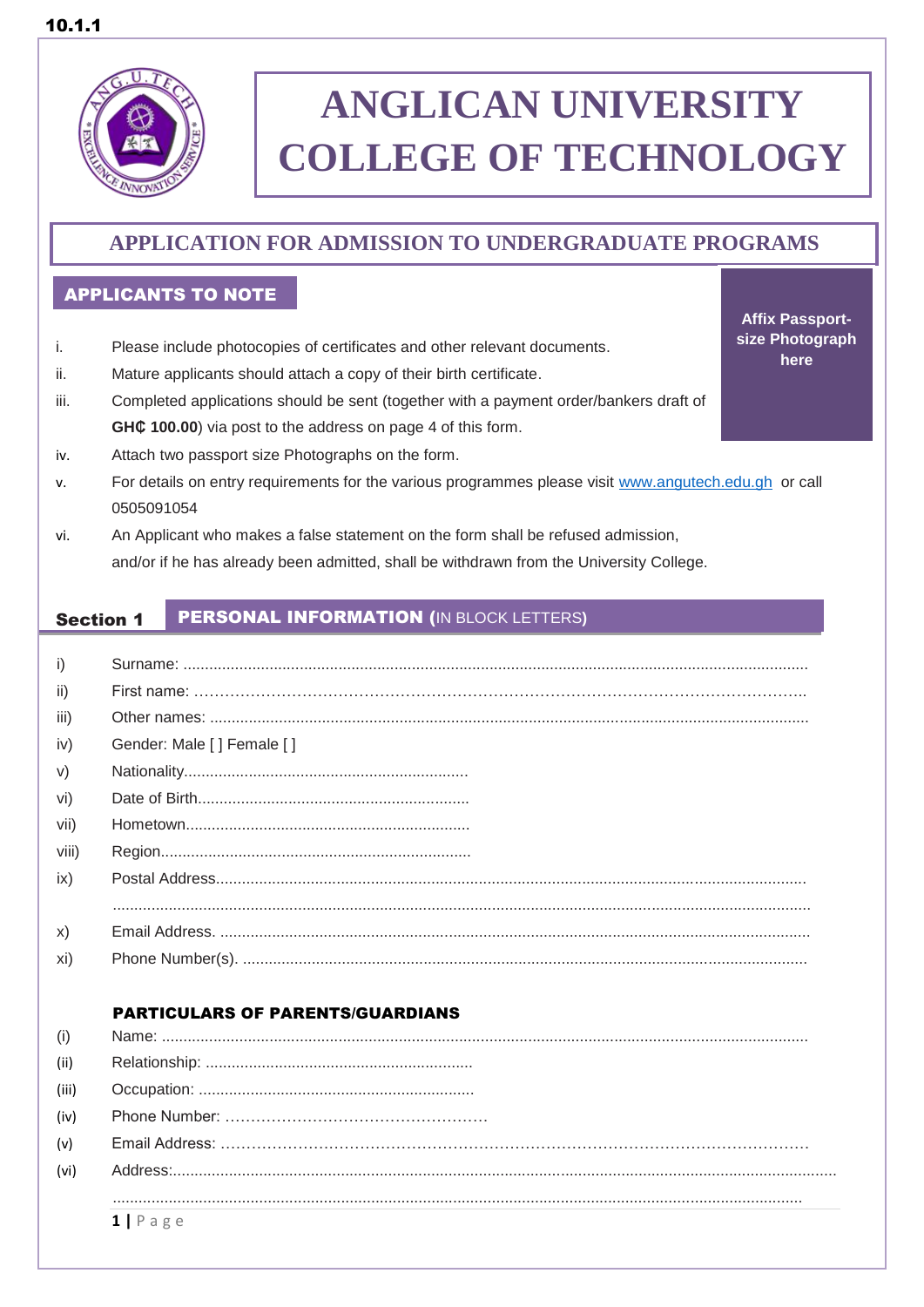### Section 2 ACADEMIC RECORD

SHS  $\Box$  Top up Mature  $\Box$ 

2b. Examination Details (Type of Exam: SSSCE, WASSCE, A 'Level, HND)

| No. | <b>Name of Institution</b> | Type of Exam | Index Number | Year of Exam | <b>Exam Centre</b> |
|-----|----------------------------|--------------|--------------|--------------|--------------------|
|     |                            |              |              |              |                    |
| 2   |                            |              |              |              |                    |
| 3   |                            |              |              |              |                    |
| 4   |                            |              |              |              |                    |
| 5   |                            |              |              |              |                    |

### 2c. Examination Grades

| Subjects         | Grades                  |                         |                         |
|------------------|-------------------------|-------------------------|-------------------------|
|                  | 1 <sup>st</sup> Sitting | 2 <sup>nd</sup> Sitting | 3 <sup>rd</sup> Sitting |
| <b>CORE</b>      |                         |                         |                         |
|                  |                         |                         |                         |
|                  |                         |                         |                         |
|                  |                         |                         |                         |
|                  |                         |                         |                         |
|                  |                         |                         |                         |
|                  |                         |                         |                         |
| <b>ELECTIVES</b> |                         |                         |                         |
|                  |                         |                         |                         |
|                  |                         |                         |                         |
|                  |                         |                         |                         |
|                  |                         |                         |                         |
|                  |                         |                         |                         |
|                  |                         |                         |                         |
|                  |                         |                         |                         |
|                  |                         |                         |                         |
|                  |                         |                         |                         |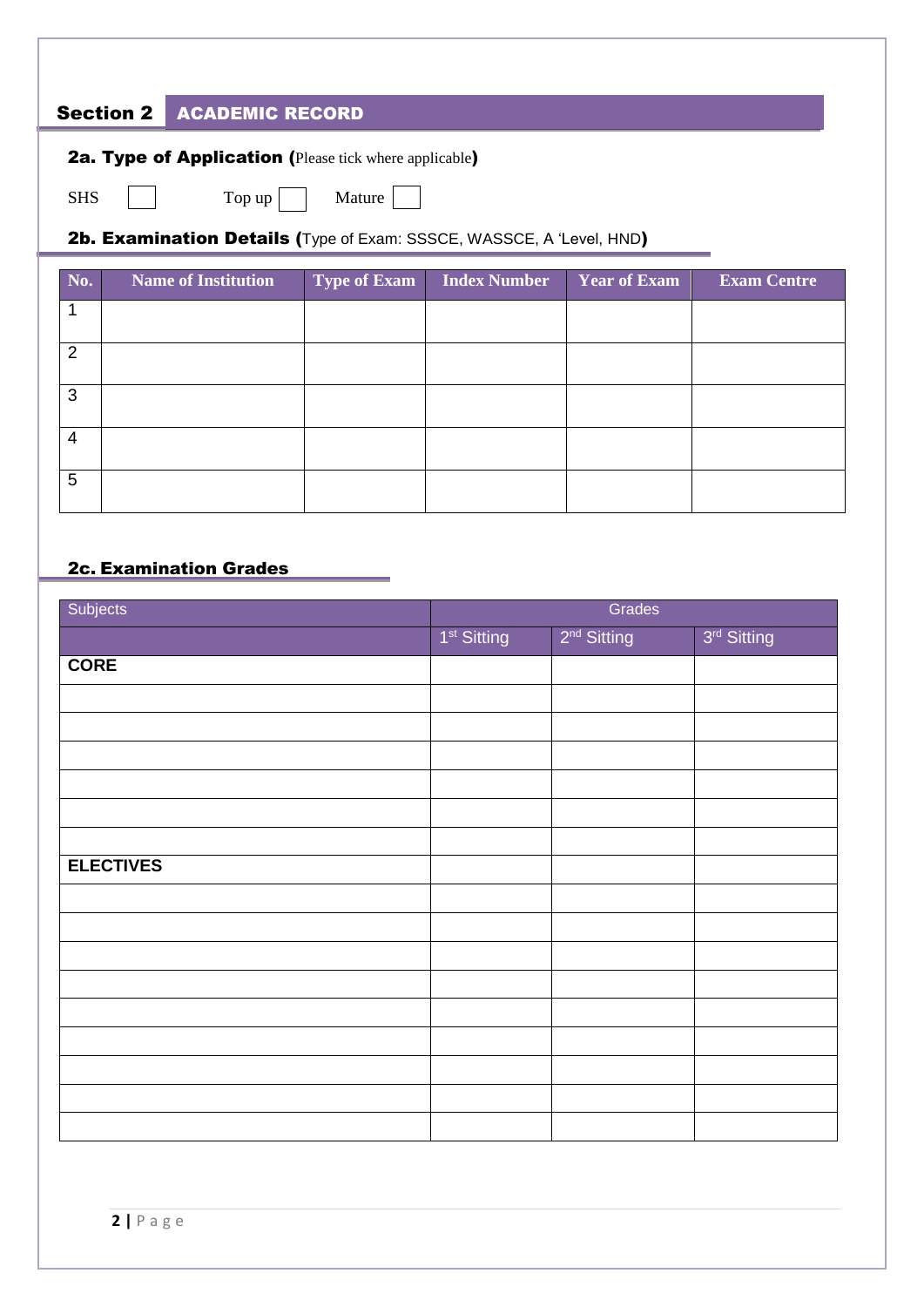### 2d. Details of other qualifications (e.g. HND, Diploma, etc.)

| <b>Qualification</b> | From (Month/Year) | To (Month/Year) |
|----------------------|-------------------|-----------------|
|                      |                   |                 |
|                      |                   |                 |
|                      |                   |                 |
|                      |                   |                 |

### 2e. Previous Colleges/ Universities Attended

| <b>Name of Institution</b> | Year of | <b>Course/Programme</b> | Last year    | <b>Reason for leaving</b> |
|----------------------------|---------|-------------------------|--------------|---------------------------|
|                            | Entry   |                         | <b>Study</b> |                           |
|                            |         |                         |              |                           |
|                            |         |                         |              |                           |
|                            |         |                         |              |                           |
|                            |         |                         |              |                           |
|                            |         |                         |              |                           |
|                            |         |                         |              |                           |
|                            |         |                         |              |                           |

### Section 3 CHOICE OF PROGRAMME OF STUDY(*Refer to the program catalogue at section 7 )*

Please indicate the programmes you wish to pursue in **order of preference.**

| Order | <b>Programme Title</b> |
|-------|------------------------|
|       |                        |
|       |                        |
| 2     |                        |
|       |                        |

### Section 4 SOURCE OF FUNDING

Please indicate source of funding

| Personal:     |  |
|---------------|--|
| Study Leave:  |  |
| Student Loan: |  |

**3 |** P a g e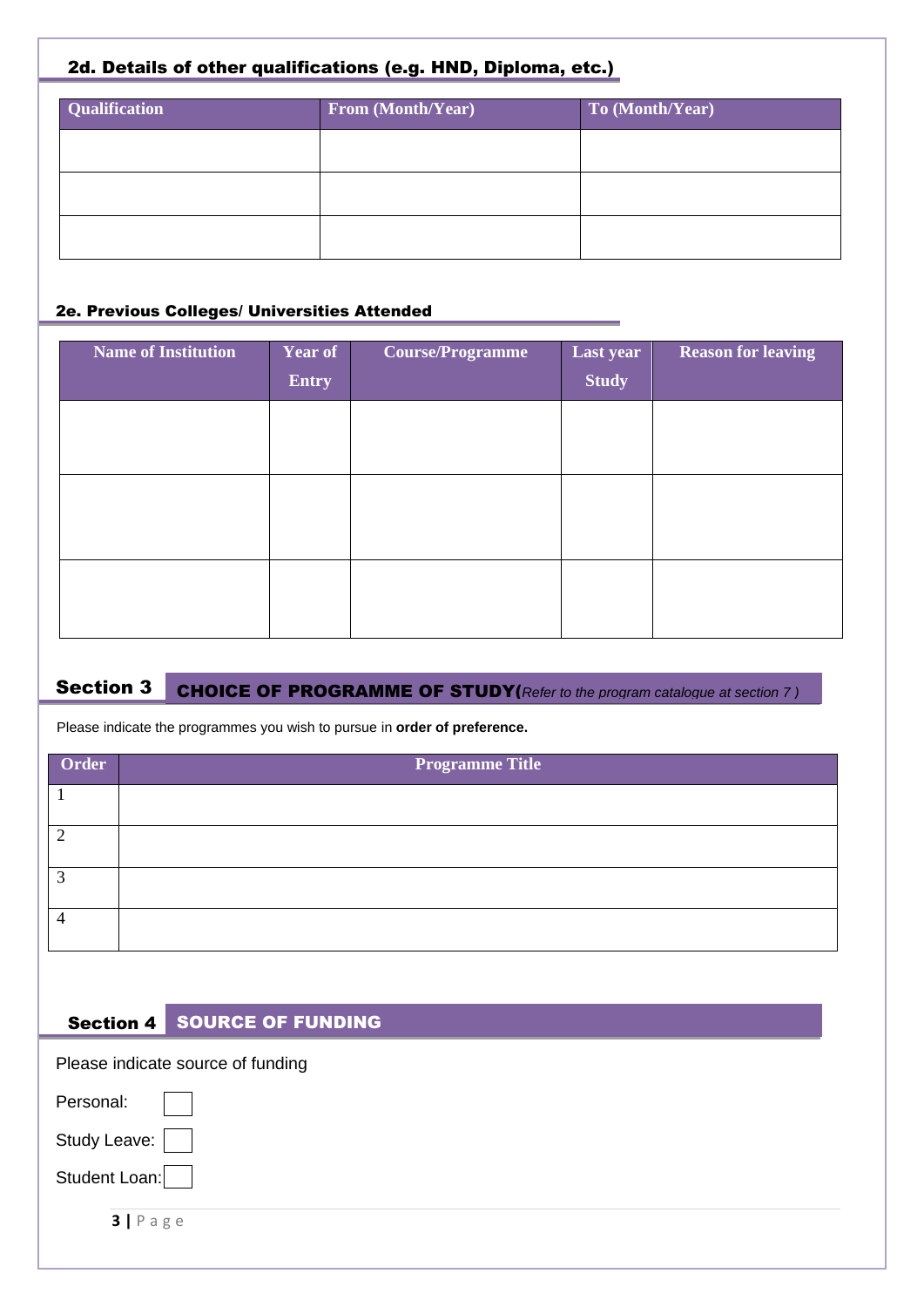| <b>Section 5</b><br><b>LANGUAGE REQUIREMENTS</b>                                                                                                                                                                                                                                         |
|------------------------------------------------------------------------------------------------------------------------------------------------------------------------------------------------------------------------------------------------------------------------------------------|
| Is English your first language<br>Yes<br>No                                                                                                                                                                                                                                              |
| If English is not your first language, provide details of English qualification and test scores.                                                                                                                                                                                         |
| <b>Section 6</b><br><b>ADDITIONAL INFORMATION</b>                                                                                                                                                                                                                                        |
| How did you get to know about the Anglican University College of Technology (ANG.U.TECH). Please<br>tick all that apply.                                                                                                                                                                 |
| Newspapers<br>Radio Advert<br>Internet<br>Poster/Flier/Banner<br>Friend/Relative<br>. (Please state the Name if he/she is a<br>student of ANG.U.TECH)<br>Text Message from ANG.U.TECH<br>Phone Call from ANG.U.TECH Staff<br>SHS Visitation by ANG.U.TECH Staff<br><b>Education Fair</b> |
| <b>Other: Please Specify</b>                                                                                                                                                                                                                                                             |
|                                                                                                                                                                                                                                                                                          |

### Section 7 DECLARATION

I hereby acknowledge that the information provided is true and correct.

Date…../……/20…… Applicant's Signature………………………

Please complete this form and return to the address below, together with a payment order of **GHS 100.00** from any local bank of your choice.

### **For Nkoranza Campus: For Kumasi Campus:**

**THE ASSISTANT REGISTRAR THE REGISTRAR (NKORANZA CAMPUS) (KUMASI CAMPUS) P. O. BOX 78 P. O. BOX HN 2990 NKORANZA - GHANA. ASHANTI NEW TOWN – KUMASI, GHANA TEL.: +233246007439, + 233505091054 TEL: 0322497225/ +233 0594698137**

**ANGLICAN UNIVERSITY COLLEGE OF TECHNOLOGY ANGLICAN UNIVERSITY COLLEGE OF TECHNOLOGY**